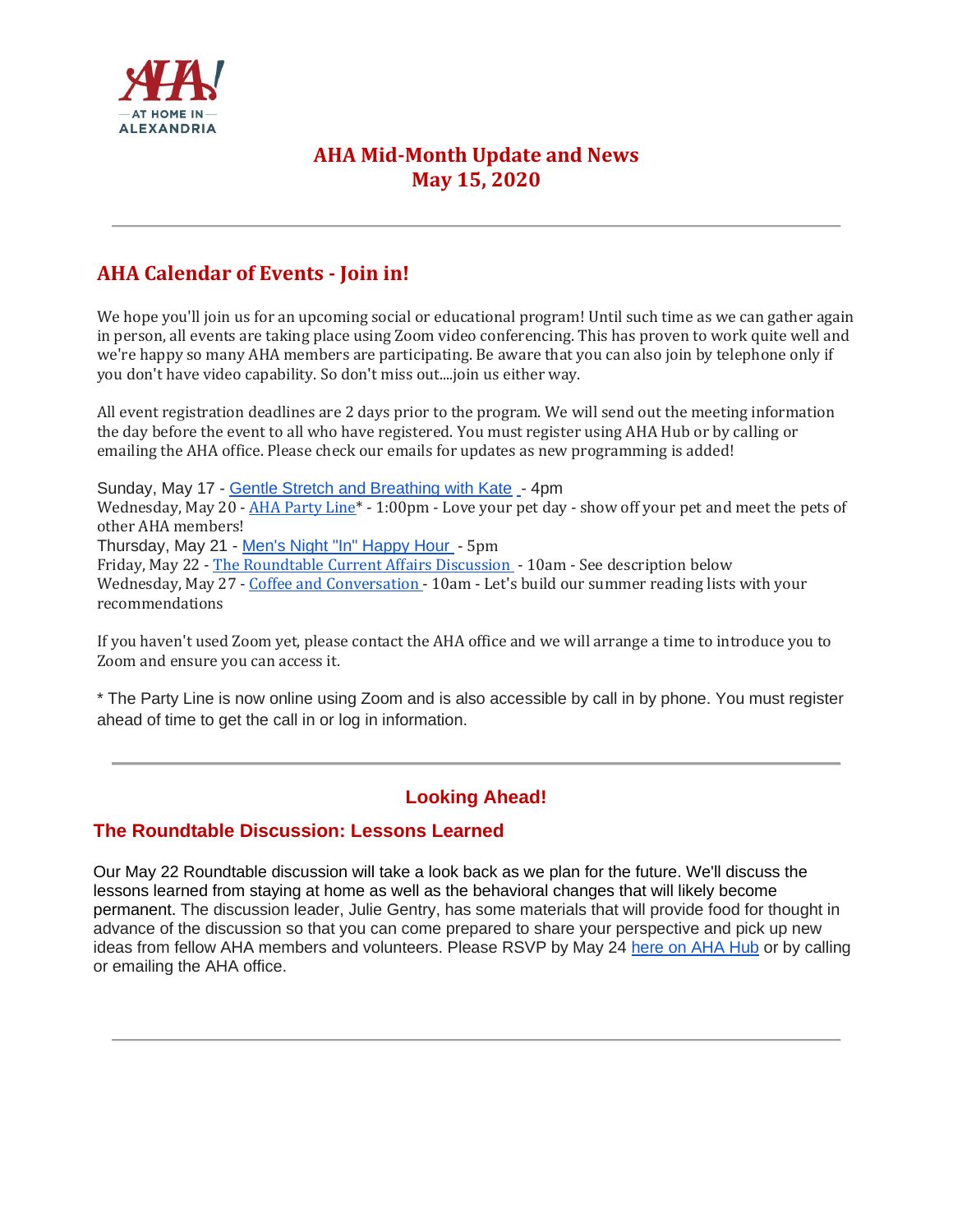

### **The Art of Travel - Let's Share**

Have you picked up artwork in your travels that you would be willing to show your fellow AHA members? Did you meet the artist? Is there a great story behind it? We want to hear about it and see it! We'll be scheduling a "travel art" Zoom meeting in mid to late June that will feature just that sort of artwork. If you have art to share, email Jen Heinz now at [jenheinz@athomeinalexandria.org](mailto:jenheinz@athomeinalexandria.org) to express your interest in participating.

On a related note:

If you have a travelogue you would like to share with fellow AHA members, please get in touch. We have the capability to use Zoom to share your photos while you narrate. Thanks to Penelope Roberts for starting this "Armchair Travels" program today with stories and images from her visit to Antarctica.

#### **The Monday Book Club - Let's Read**

New book club members are always welcome to join us one Monday each month for a book discussion. The next meeting will be on Monday, June 8 at 1pm and the book selection is "The Husband's Secret" by Liane Moriarty. You may be familiar with Moriarty as she is also the author of "Big Little Lies," which you might have read or seen the HBO series. [Linda Langley](mailto:langley.lk@gmail.com) is the facilitator for this group and will be happy to answer any questions you may have. Please sign up on AHA Hub or by calling or emailing the AHA office.

#### **Integrative Wellness Series - Let's Talk Wellness**

Mara Benner of Four Directions Wellness will host a three-part series for AHA members and volunteers on Integrative Healthcare on consecutive Mondays in June - June 8, 15, and 22. The sessions will be held on Zoom. [Click here to view a short video](https://youtu.be/oaUQMvufEPw) Mara created to introduce you to this program. You can attend one or all of the sessions, but they are cumulative, so we hope you can arrange to attend all three. Each session will be 45 minutes and will include time for questions and answers. [Visit AHA Hub here](https://aha.clubexpress.com/content.aspx?page_id=4002&club_id=251265&item_id=1215493) to register for the first session - An Overview of Integrative Healthcare and Simple Techniques - or call or email the AHA office to register.

#### **Check This Out!**

#### **MINDRAMP - Your Roadmap for Brain Health**

How healthy is your brain? Perhaps you'll find out if you listen to a [new series of podcasts that focus on](https://www.buzzsprout.com/777224/3403225?utm_source=MINDRAMP+Brain+Health+Newsletter&utm_campaign=4d1af29409-EMAIL_CAMPAIGN_2020_05_07_07_27&utm_medium=email&utm_term=0_6054ab754a-4d1af29409-127982973&mc_cid=4d1af29409&mc_eid=078835089b)  [the MINDRAMP's MAPS Method.](https://www.buzzsprout.com/777224/3403225?utm_source=MINDRAMP+Brain+Health+Newsletter&utm_campaign=4d1af29409-EMAIL_CAMPAIGN_2020_05_07_07_27&utm_medium=email&utm_term=0_6054ab754a-4d1af29409-127982973&mc_cid=4d1af29409&mc_eid=078835089b) You can also listen to the [introductory podcasts that explain the](https://www.iheart.com/podcast/269-mindramp-podcast-57079705/episode/coronavirus-cabin-fever-1-seeking-the-60430388/)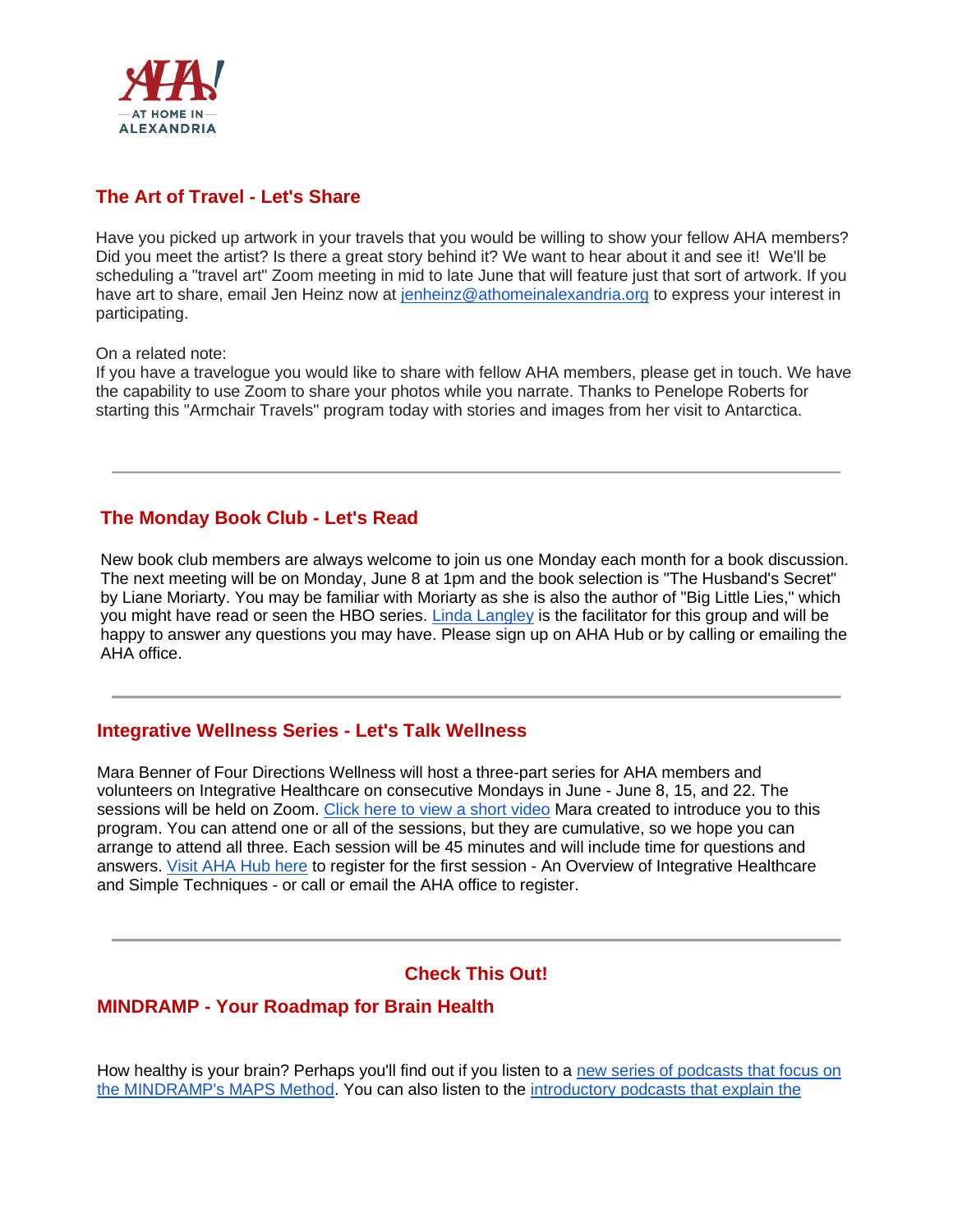

[MINDRAMP program](https://www.iheart.com/podcast/269-mindramp-podcast-57079705/episode/coronavirus-cabin-fever-1-seeking-the-60430388/) and focus on Qualongevity (longevity + quality-of-life). The introduction reviews the scientific theories that provide the foundation for the MINDRAMP approach to brain health and mental flourishing. The MAPS Method is the follow-on series providing a roadmap for turning goals and objectives into action. MAPS is an acronym for the four key steps you can use to turn your brain health and Qualongevity goals into concrete action plans: Motivation, Assessment, Planning and Skills for Sustainability. Take a listen!

### **At Home at Highclere**

OK, Downton Abbey fans, did you know that Viking.tv offers a weekly visit to Highclere Castle, the grand country home that you would recognize as Downton Abbey? "At Home at Highclere" is presented by the Countess of Carnavon every Friday as a live stream. There are now 6 past episodes available to view, and the live stream of Episode 7 begins at 2pm today. [Click here to read more, start the live stream, and](https://viking.tv/index/story/at-home-at-highclere-on-fridays)  [view past episodes.](https://viking.tv/index/story/at-home-at-highclere-on-fridays) And check out all that Viking.tv has to offer.

#### **Enjoy European Culture...at Home**

The embassies of the EU in DC are closed right now for visits, but are swinging open their "virtual" doors to visitors during the month of May. [Check out the EU Open House website here](http://events.euintheus.org/landing_page/euopenhouse/) and you can learn how to make a fantastic Danish fish sandwich, take a tour of French landmarks, and enjoy hours of Irish music, plus much, much more. Enjoy!

# **Some Updates for You**

- LAST CALL! Many thanks to Mike and Donna Anderson, the owners of Pork Barrel BBQ and Sweet Fire Donna's restaurants, for generously providing hot meals for AHA members during May. Tuesday, May 19 will be our last meal delivery. If you would like to receive a meal, please call the AHA office by Monday at 10am to be put on the list for delivery on Tuesday.
- ACT for Alexandria, the nonprofit community, and restaurants in the city are teaming up to support one another on Wednesday, May 27. When you make your restaurant carry out purchase and mention At Home in Alexandria the restaurant will give a portion of their proceeds to AHA. More details to follow.
- AHA volunteers are still making grocery and pharmacy runs for our members. We appreciate their help and encourage our members to take advantage of this service. Call the AHA office to schedule and do allow at least 48 hours for us to arrange for a volunteer.
- Gov. Northam has provided a "blueprint" for easing public health restrictions. [You can view the](https://www.governor.virginia.gov/media/governorvirginiagov/governor-of-virginia/pdf/Slide-Deck-4-24-2020-.pdf)  [pdf document here.](https://www.governor.virginia.gov/media/governorvirginiagov/governor-of-virginia/pdf/Slide-Deck-4-24-2020-.pdf) Northern Virginia will not enter Phase 1 until May 29 or later.